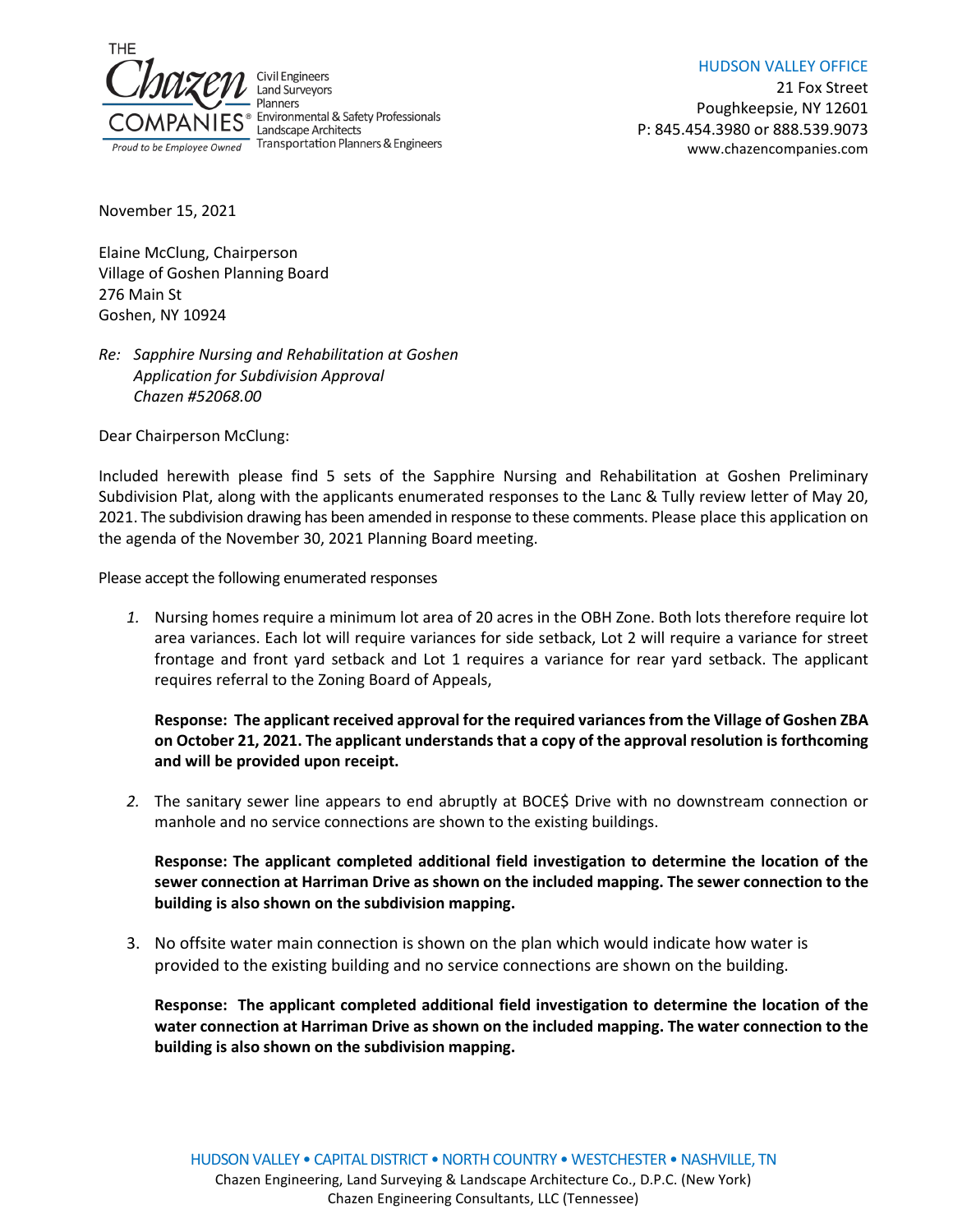4. No existing or proposed water metering is shown on the plan. The applicant should provide additional information including If metering will be joint or separate.

### **Response: There is no change proposed to the water service or meter location. Parcel 2 will remain fully responsible for payment of all water service billings for both properties.**

5. Deed Liber end Page Is missing from Aces Easement 3,

### **Response: The label for Access Easement 3, Liber 14291 Page 1 is located on the plat for the westerly asphalt roadway into the project site.**

*6.* Only one trash enclosure is shown on the property. This may be adequate for both uses, but the proposed condition should be shown on this plan, 7, The approval box should refer to the Village of Goshen.

**Response: The mapping shows two dumpster locations. The Lot 1 dumpster pad is located to the north side of the access drive paralleling the north façade of the Assisted facility. The Lot 2 dumpster is located at the loading dock along the west side of the building.**

7. The approval box should refer to the Village of Goshen.

### **Response: The Village Planning Board approval box has been revised to read "Village of Goshen".**

8. This Project Site, as it presently exists, has multiple easements and rights-of-way, both onsite and offsite for utilities such as access, water supply, sanitary sewer, storm drainage, gas\* electric, etc. As these are private easements which have minimal impact on the Village of Goshen, Lanc & Tully has not confirmed the adequacy or accuracy of the location of the easements shown on this plan. However, the easements will need to be updated to refer to the new appropriate tax lot (once a new subdivision is filed) and in the future. Should an easement be extinguished, the applicant should be required to return to the Planning Board to evaluate any implications,

**Response: The Applicant will prepare all necessary easements required to ensure the continuity of utility services to the properties following subdivision, and the fair allocation of responsibility for maintaining the Site.** 

9. A short Environmental Assessment Form has been provided which we find acceptable,

**Response: Comment noted.**